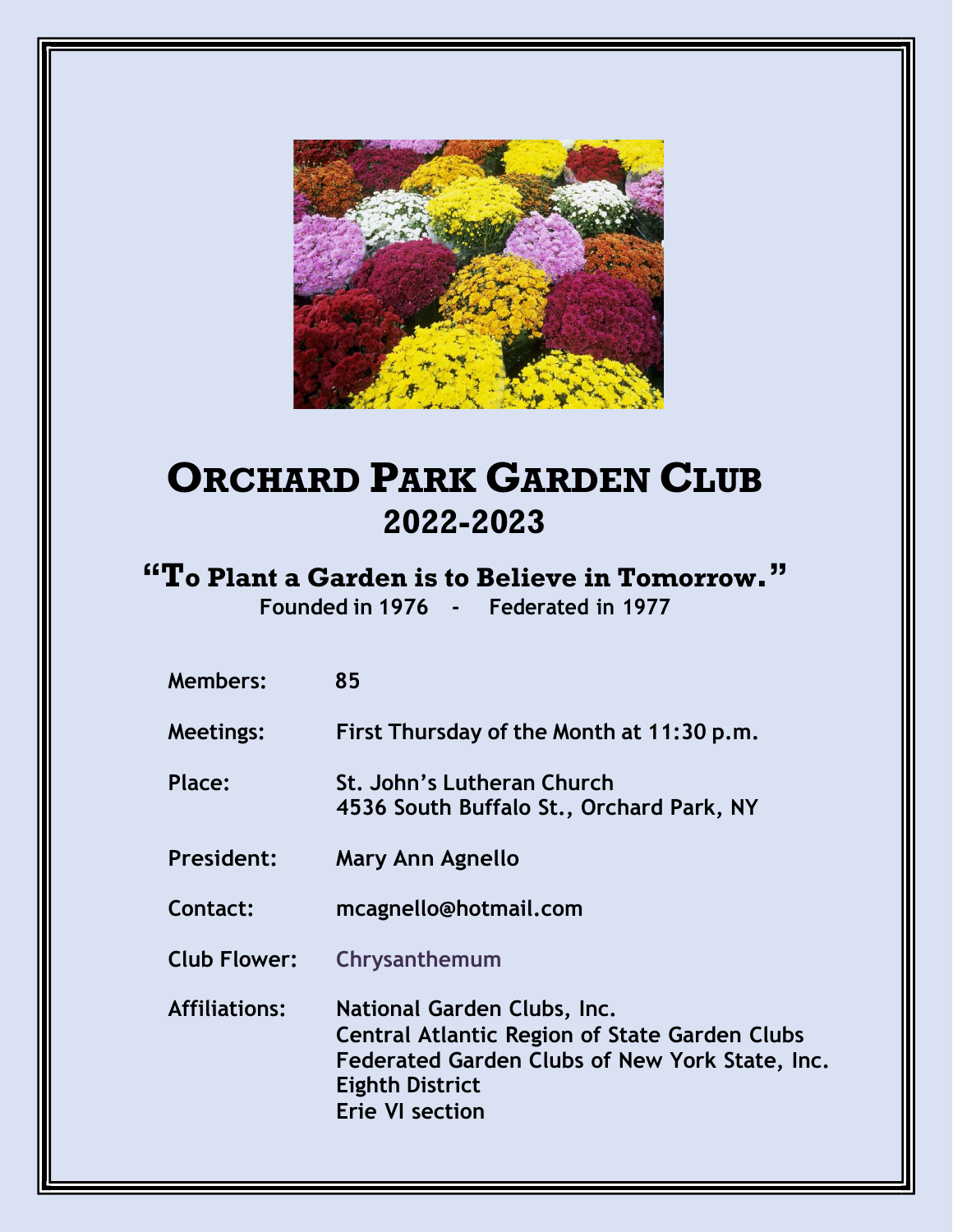

# **MISSION STATEMENT**

*The Orchard Park Garden Club is dedicated to these purposes and objectives:*

To promote education among our members and the community in the study of practical gardening and floral design

To encourage civic beautification and community planting

To encourage environmental improvements and further the conservation of our native trees, plants and birds

To encourage garden therapy programs and support garden activities to worthwhile organizations

To encourage our youth to study and understand the importance of gardening, conservation, and environmental concerns



#### OPGC 2021-2023 OFFICERS

Current officers (L-R): 1<sup>st</sup> Vice President Pat Leach, 2<sup>nd</sup> Vice President Darcy Krull, Corresponding Secretary Sandy Messore, President Mary Ann Agnello, Treasurer Kristine Wiesner, 4<sup>th</sup> Vice President Diana Szczepanski, and Recording Secretary Elizabeth Bruno. Missing from the above photo is  $3<sup>rd</sup>$  Vice President Judy Pilley.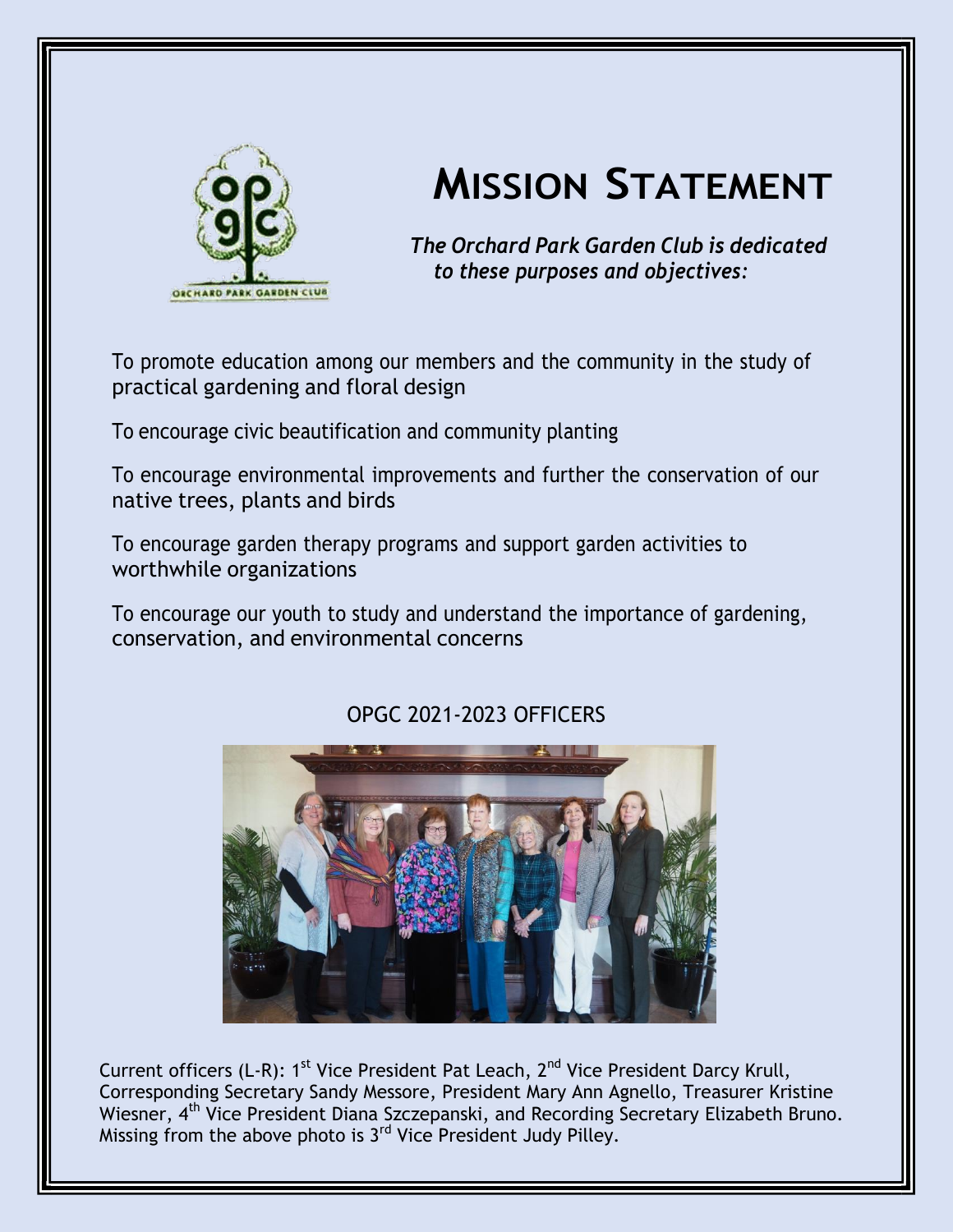## *Club's Civic Activities:*

- Planting of the village garden, sidewalk boxes, hanging planters and various garden spacesthroughout the village of Orchard Park
- Garden therapy at a local nursing home each month
- Holiday decorating of the Theodore Roosevelt Inaugural Site and decorating of the Orchard Park Library Christmas Tree.

#### *Continuing Projects:*

- Participation in the Erie County Fair
- Participation in Plantasia
- Marketplace Sales Events
- Garden Walks at member homes
- Monthly Educational Programs
- Design Workshops
- Quarterly Newsletter
- African Violets Group
- Interactive Horticulture

#### Plantasia 2022



#### *Annual Plant Sale:*

May 23, 2022 delivery for orders placed through members in the first quarter 2022.

This is the club's main fundraiser. 100% of the club members participate in the setup and working. Profits are used to support the club, community activities and scholarships.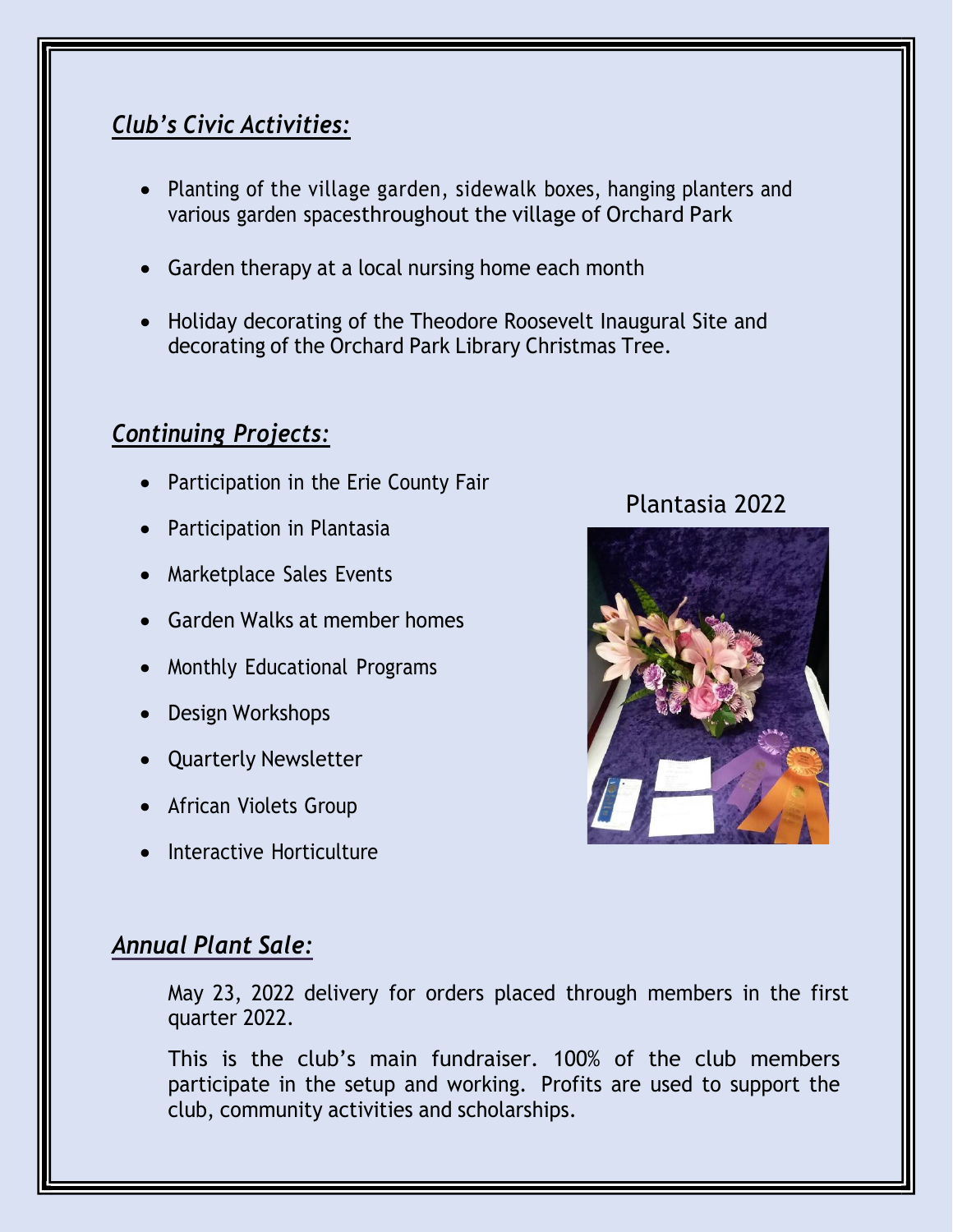### *Scholarships:*



OPGC Memorial Scholarship awarded to High School Seniors living in the Orchard Park School District planning to major in conservation, forestry, horticulture, environmental science, landscaping or related fields.

OPGC Book Scholarship awarded to College Students planning to major in conservation, forestry, horticulture, environmental science, landscaping or related fields.



DEC Camp Scholarships -- Environmental Education Camp and Teenage Ecology Workshop camp scholarships to students from ages 11 – 17 who attend a school in the Orchard Park District.

For more information regarding the scholarships, please contact Cathy Tomani at the email address: opgardenclub14217@gmail.com.